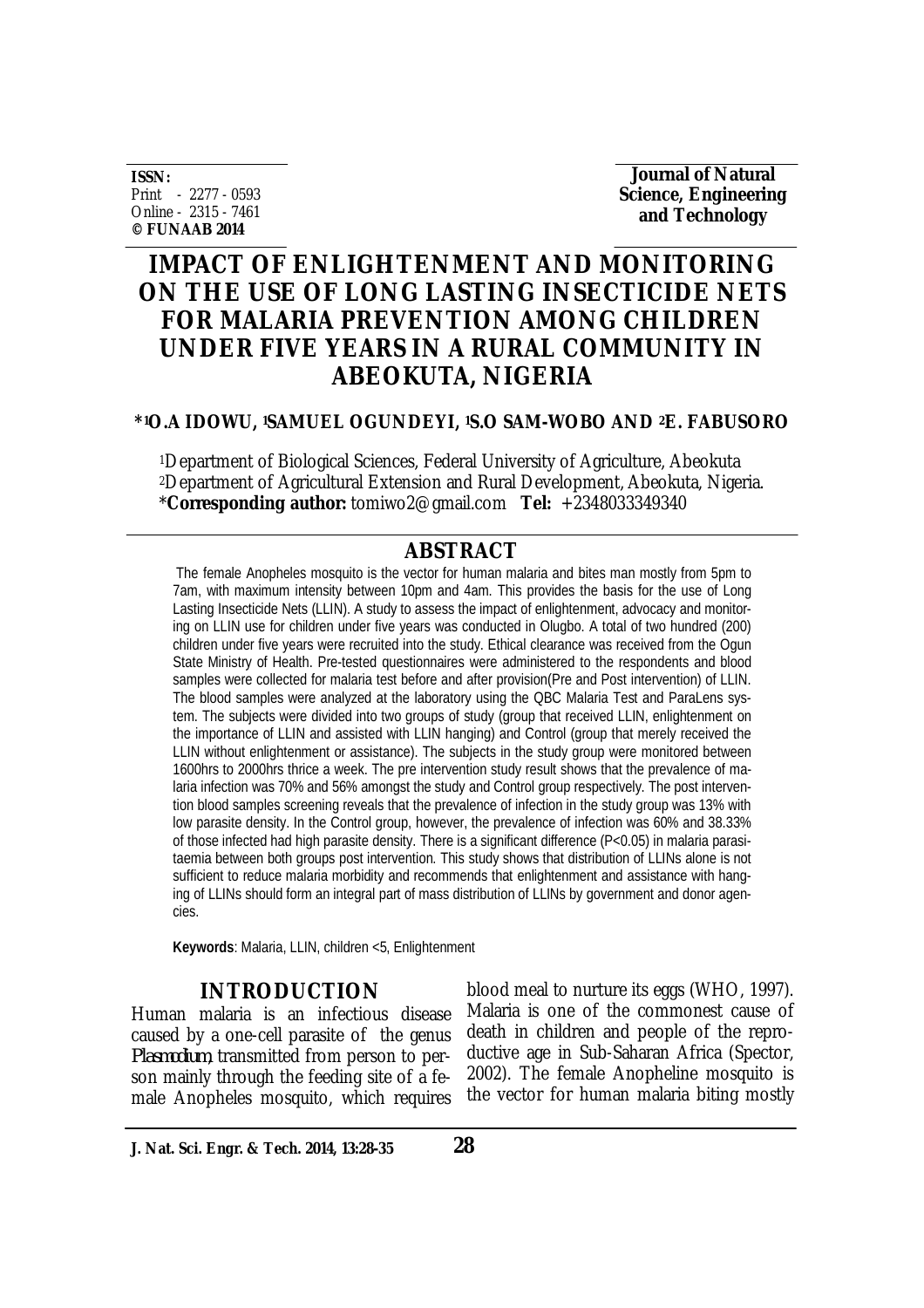from 17.00 to 7.00 hours, with maximum biting intensity between 22.00 and 4.00 hours (Afari *et. al*. 1995). This feeding behavior provides the basis for the use of Long Lasting Insecticide Nets (LLINs) when asleep. The LLIN is known to repel, disable or kill mosquitoes coming into contact with insecticide on the netting material. Randomized trials have demonstrated that LLINs are effective in preventing malaria morbidity and mortality (Afari *et. al*. 1995; Jonathon *et.al*., 2002 and Snow and Marsh, 2010).

In Nigeria, malaria is a major cause of morbidity and mortality. The disease is endemic throughout the country with seasonal variation in different zones of the country. At least 50% of the population suffers from at least one episode of malaria each year. The disease is the most common cause of outpatient clinic attendance across all age groups (FMoH, 2001). The results of the most comprehensive study on the malaria situation in Nigeria conducted across the six geographical zones have signified the public health importance of malaria, especially among risk groups. A survey conducted in Abeokuta, Nigeria reported a 75% awareness of the importance of insecticide treated nets (ITNs), 34% ITN possession and 26.6% ITN usage for the prevention of malaria among children under five years of age (Idowu *et. al*., 2011). Reasons for low level of net usage were associated with heat and problems with knowing how to hang the net. Based on these findings, this study was designed to assess the impact of enlightenment and provision of hanging assistance on LLIN usage and its effect on the prevalence of malaria among children under five.

# **MATERIALS AND METHODS** *Study Area*

The study was carried out in Olugbo, a rural community in Ogun State, Nigeria. The community consists of fifteen adjoining rural villages, Obosokoto, Idi-Obi, Eleta, Aralamo, Akide, Yakoyo, Ogbosonde, Olugbo, Alagbayun, Ilafi, Iyanbu, Koku, Gbagura, Aariku, and Idi omo villages. The inhabitants are mainly farmers and traders.

# *Ethical Consideration*

Ethical clearance was obtained from the Ministry of Health Oke – Ilewo, Abeokuta, Ogun-State. Permission was obtained from the village head and informed consent was obtained from the parents/guardians of the children under five before being enrolled into the study.

# *Study Design*

A total of two hundred (200) children aged 0 –59 months were enrolled into the study. The enrolled children were in two groups: the Study group (group that received LLINs, enlightenment on the importance of LLINs, and assistance with LLIN hanging) and the Control group (group that merely received the LLINs without enlightenment or hanging assistance). Both groups were assessed for malaria before provision of the LLINs (Pre-intervention) and at the peak of the following malaria transmission season 4 months after LLIN provision (Post-intervention).

There was a mass mobilization for children in the communities used and systematic sampling method was used for enrollment of children into the study.

#### *Pre Intervention and Questionnaire Administration*

Pre-tested questionnaires were also administered to the parents/guardians of all the en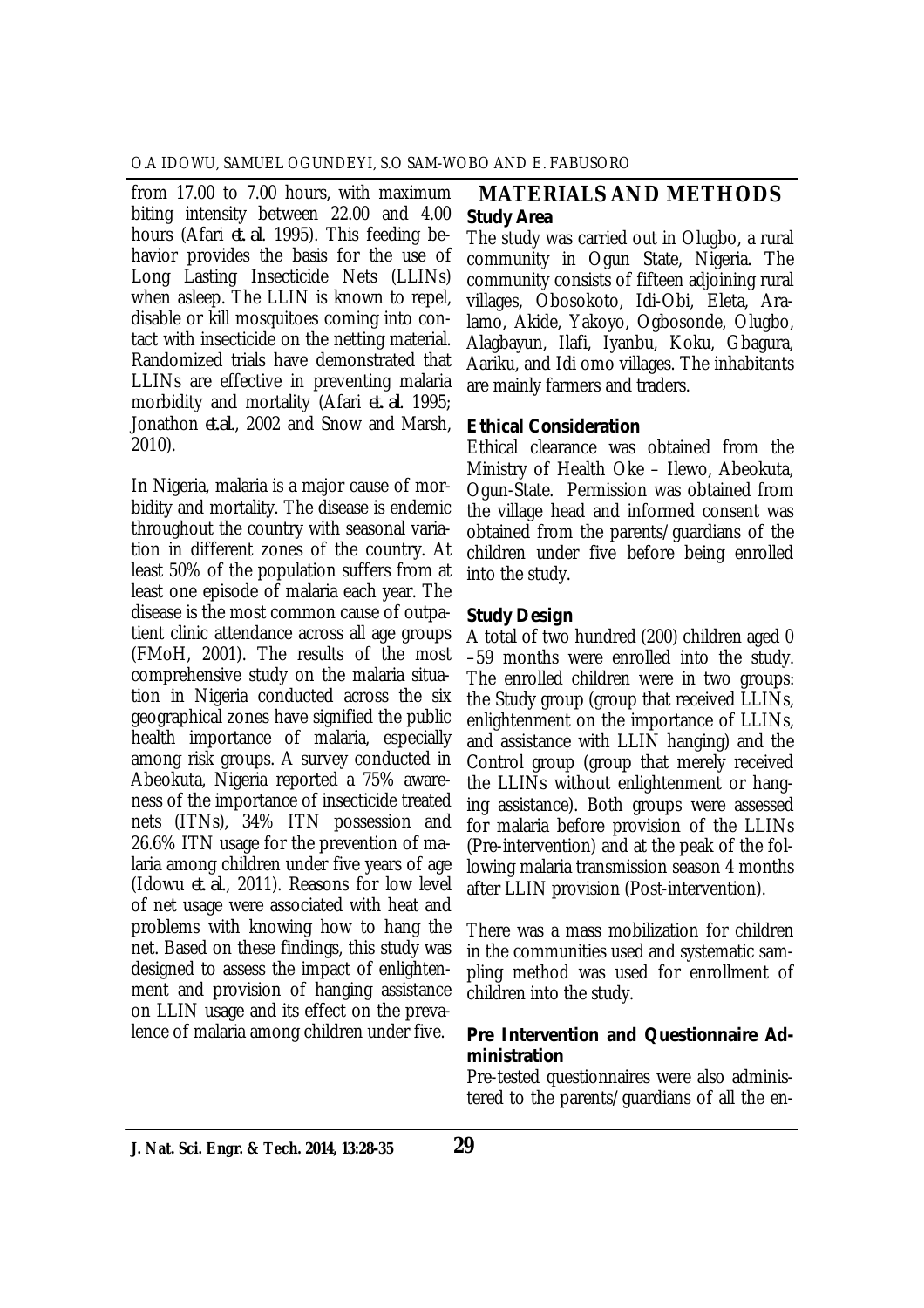rolled children in both groups. The questions were interpreted in the local language (Yoruba) to facilitate proper communication between the interviewer and the respondents. The questionnaires were aimed at assessing the respondents' knowledge, attitude and practice of malaria control prevention and treatment. The questionnaire also assessed LLIN awareness status, ownership and usage by parents/guardians for their children under five in the community and also to determine factors limiting the use of LLIN among the sample population. Whole blood samples were collected from the subjects for malaria testing, and all malaria positive subjects were treated with Artemisin combination Therapy (ACT) for children under five years. LLINs were later distributed to the subjects and their home addresses collected to ensure a follow-up.

#### *The Intervention*

The intervention included free distribution of the LLINs to both Study and Control groups, while assistance with the hanging of the nets, enlightenment on the proper use of the LLIN and regular monitoring at night to encourage the use of the nets were only provided to the Study group.

### *Sample Collection*

Blood samples were collected from the subjects by venipuncture, with the assistance of a pediatrician. The blood samples were stored in tubes containing EDTA anticoagulant and preserved on an ice-pack in a cold box and taken to the laboratory for parasitological analysis.

### *Parasitological Analysis*

The blood samples were screened for *Plasmodium* species using the QBC Malaria Test and Para Lens microscopy system in the Parasitology Laboratory, Department of

Biological Sciences University of Agriculture, Abeokuta, Ogun State. Samples were prepared according to the manufacturer's instructions. The presence of a sharp fluorescence green spot indicated positive parasitaemia. The following grading was used to quantitate parasitemia:

- + 1 parasite per QBC field (Low density infection)
- ++ 1– 10 parasite per QBC field (low density infection)
- +++ 11- 100 parasite per QBC field (High density infection

# *Post Intervention*

A post intervention malaria screening was conducted at the peak of the following malaria transmission season (4 months after the intervention) to assess the impact of intervention.

#### *Statistical analysis*

The malaria test data obtained were analyzed with the information supplied on the questionnaires using chi-square analysis at 5% alpha level. The impact of education and monitoring on malaria parasitaemia between both groups were also analyzed using chi square  $(\gamma^2)$  analysis

# **RESULTS**

The population enrolled consisted of 110 (55.0%) males and 90(45.0%) females. The pre intervention screening of the Study group recorded a prevalence of 70.0%, while the post intervention screening of the Study group showed a sharp, significant decline in malaria prevalence (13.0%; P<0.05). Data for the Control group, however, showed no statistically significant change in malaria prevalence (56.0% to 60%; P=0.776) for pre intervention and post intervention, respectively (Table 1).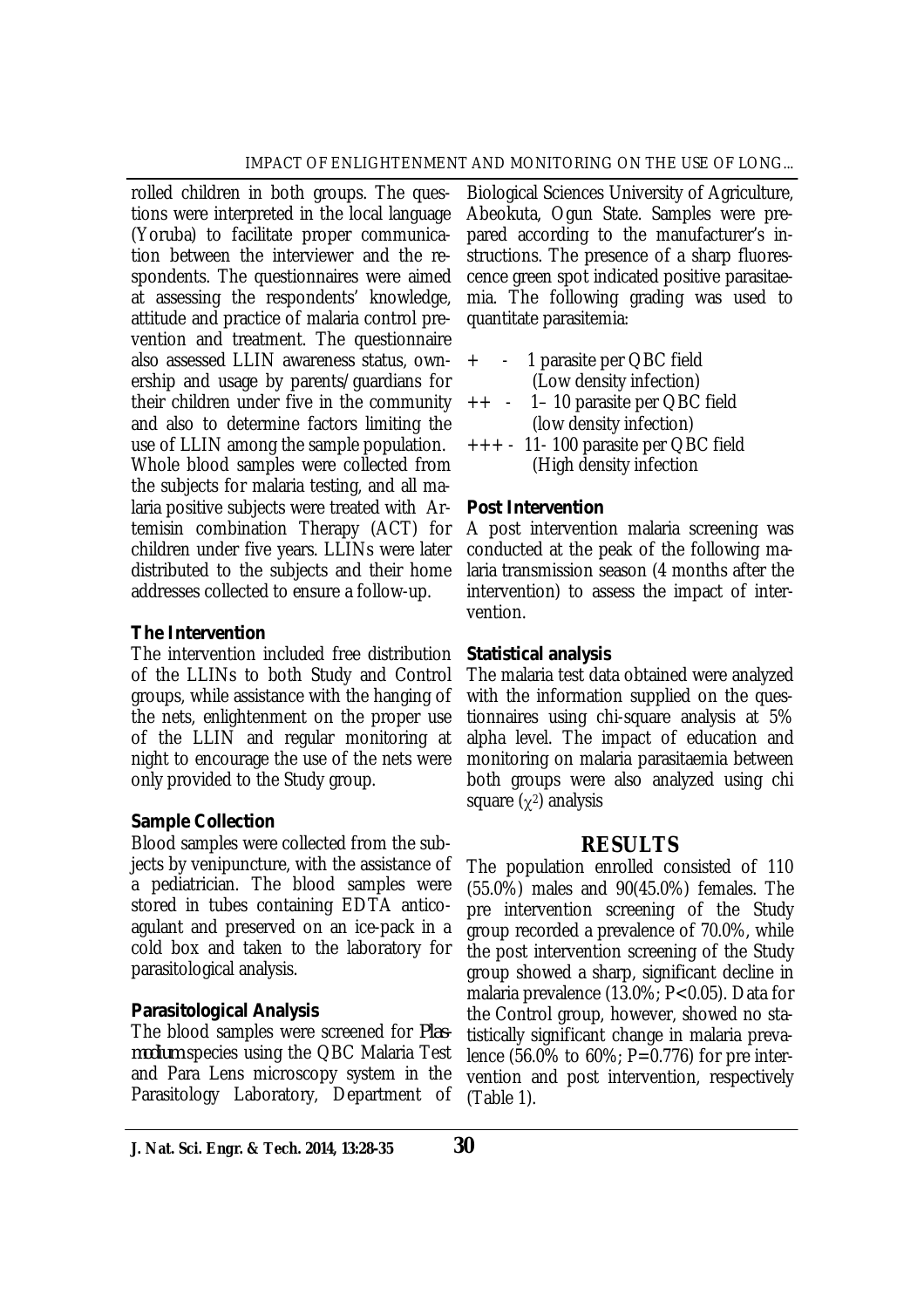| <b>Groups</b>        | <b>Malaria positive</b> | <b>Malaria negative</b> | Total<br>examined | p value     |
|----------------------|-------------------------|-------------------------|-------------------|-------------|
| <b>Study Group</b>   |                         |                         |                   |             |
| Pre intervention     | 70(70.0)                | 30(30.0)                | 100               |             |
| Post intervention    | 13(13.0)                | 87(87.0)                | 100               |             |
| Total                | 83(41.5)                | 117(58.5)               | 200               | $P = 0.001$ |
| <b>Control Group</b> |                         |                         |                   |             |
| Pre intervention     | 56(56.0)                | 44(44.0)                | 100               |             |
| Post intervention    | 60(60.0)                | 40(40.0)                | 100               |             |
| Total                | 116(58.0)               | 84(42.0)                | 200               | $P = 0.776$ |

O.A IDOWU, SAMUEL OGUNDEYI, S.O SAM-WOBO AND E. FABUSORO

**Table 1: Prevalence of malaria among the Study and Control Groups Pre and Post LLIN Intervention**

Quantification of pre intervention infection density in the Study group shows that 32 (45.7%) malaria positive subjects had high parasite density(HPD) and 38(54.29%) had low parasite density(LPD) . However, post intervention screening shows that all malaria positive subjects (13; 100.0%) in the Study group had low parasite density. Statistical analysis shows that there is a significant difference (P<0.05) in malaria parasite density in the Study group pre and post intervention. The pre intervention testing of

density of malaria infection in the Control group shows that 14(25.0%) malaria positive subjects had high parasite density and 42 (75.0%) had low parasite density. The post intervention screening shows that 23(38.3%) malaria positive subjects had high parasite density and 37(61.67%) had low parasite density. There was no significant difference (P>0.05) between malaria parasite density in the Control group pre and post intervention (Table 2).

**Table 2: Malaria parasite density among infected children in the Study and Control Groups (pre and post intervention)**

| <b>Population</b> |                                  | <b>Malaria Positive</b>       |                       |                |                  | <b>Malaria Negative</b> |
|-------------------|----------------------------------|-------------------------------|-----------------------|----------------|------------------|-------------------------|
| Group             | <b>Number</b><br><b>Examined</b> | <b>Intervention</b><br>Period | <b>HPD</b><br>$N(\%)$ | LPD<br>$N(\%)$ | Total<br>$N(\%)$ | Total<br>$N(\%)$        |
| Study             | 100                              | Pre-intervention              | 32(45.7)              | 38(54.3)       | 70(70.0)         | 30(30.0)                |
|                   | 100                              | Post-Intervention             | 0(0)                  | 13(100)        | 13(13.0)         | 87(87.0)                |
| Control           | 100                              | Pre-intervention              | 14(25.0)              | 42(75.0)       | 56(56.0)         | 44(44.0)                |
|                   | 100                              | Post-Intervention             | 23(38.3)              | 37(61.7)       | 60(60.0)         | 40(40.0)                |

HPD- High Parasite Density; LPD-Low Parasite Density.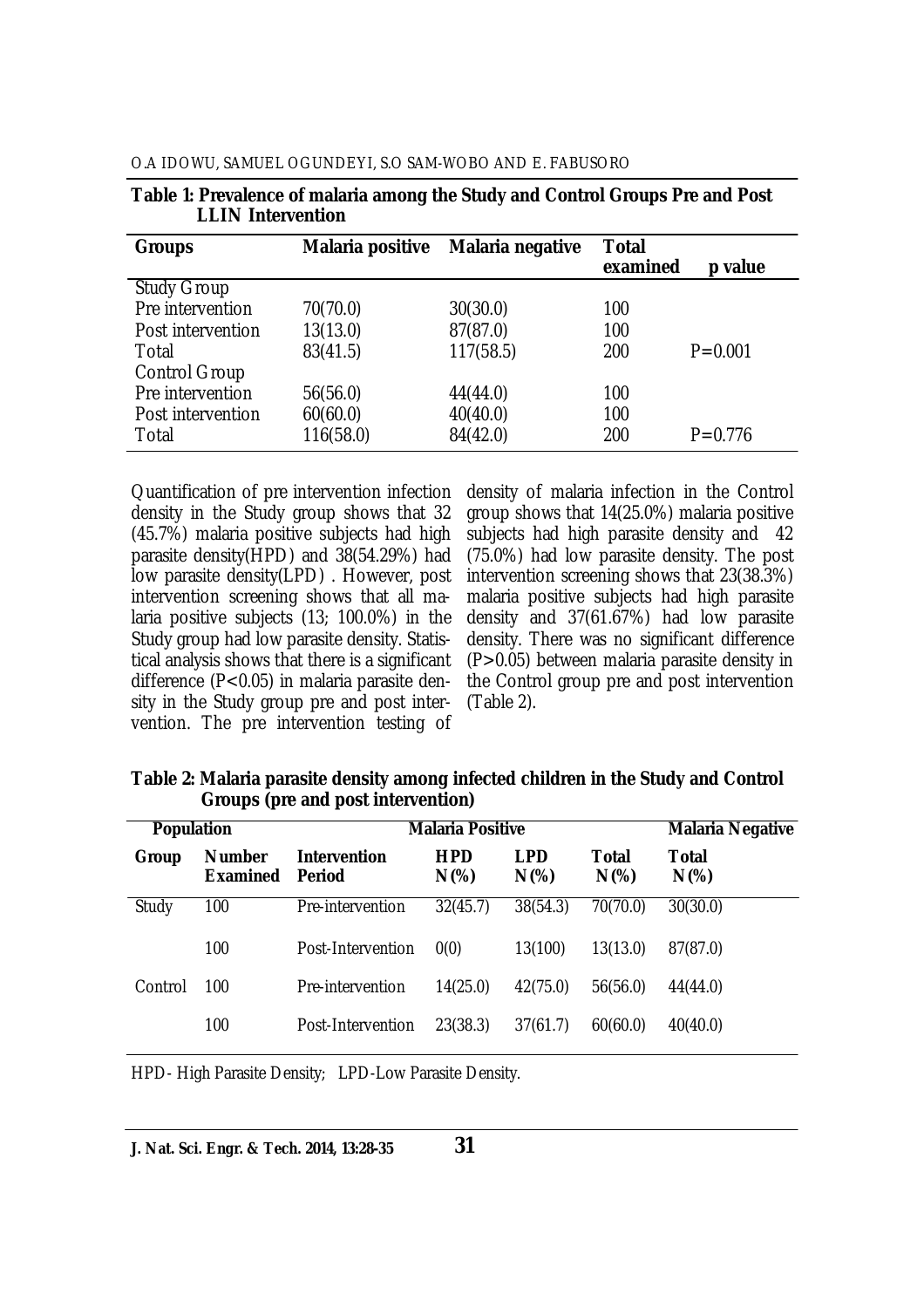#### IMPACT OF ENLIGHTENMENT AND MONITORING ON THE USE OF LONG...

#### *Awareness of importance of LLIN*

A total of 42(21.0%) of the respondents at the pre intervention survey were aware of the importance of LLINs. The post intervention awareness increased to 122(61.0%), with the Study group constituting 100 (81.97%) respondents. A total of 5(2.5%) of the respondents owned at least one bed net prior to the intervention, as determined from direct observations of households (HH) bed net status. A close assessment done on the bed nets owned revealed that 2 (40.0%) respondents owned retreat able bed nets and 3(60.0%) owned baby nets that were untreated with any insecticide. None of the bed nets owned prior to intervention were Long Lasting Insecticide Nets (LLIN). At the post intervention assessment it was determined that all the respondents owned a LLIN as a result of the intervention.

subject groups to determine reasons for nonownership of a LLIN identified the following explanations: lack of information (38.98%); high cost of LLINs (7.18%); and expectations that the government would distribute and provide free LLINs, therefore, no other means were attempted to acquire a LLIN (31.80%). During the pre-intervention survey, all respondents (200; 100.0%) expressed willingness to use the LLIN, if given freely, and each promised to have their child under five years sleep under the LLIN. The pre intervention usage level shows that no child under five was sleeping under a LLIN in these communities. However, at the post intervention assessment, 112(56.0%) of the children under five years slept under the LLIN, with the Study group constituting of 81.97% (100) of the total percentage of LLIN users. This indicates a 100% and 12% usage of LLIN in the Study and Control

Pre intervention assessment done on the groups, respectively.

| <b>Variables</b>            | Frequency (%)    |                    |                      |            |  |
|-----------------------------|------------------|--------------------|----------------------|------------|--|
|                             | Pre intervention | Post intervention  |                      |            |  |
|                             |                  | <b>Study Group</b> | <b>Control Group</b> | Total      |  |
| <b>Awareness of an LLIN</b> |                  |                    |                      |            |  |
| <b>Yes</b>                  | 42 (21.0)        | 100(100)           | 100(100)             | 200(100.0) |  |
| No                          | 158 (79.0)       | 0(0)               | 0(0)                 | 0(0)       |  |
| Ownership of an LLIN        |                  |                    |                      |            |  |
| <b>Yes</b>                  | 0(0.0)           | 100(100)           | 100(100)             | 200(100.0) |  |
| No                          | 200 (100.0)      | 0(0)               | 0(0.0)               | 0(0)       |  |
| <b>Usage of LLIN</b>        |                  |                    |                      |            |  |
| Yes                         | 0(0.0)           | 100(100)           | 12(12)               | 112(56.0)  |  |
| No                          | 200(0.0)         | 0(0)               | 88(88)               | 88(44.0)   |  |

**Table 3: Showing the awareness, ownership and usage of LLINs by parents/ guardians for their children under 5 years**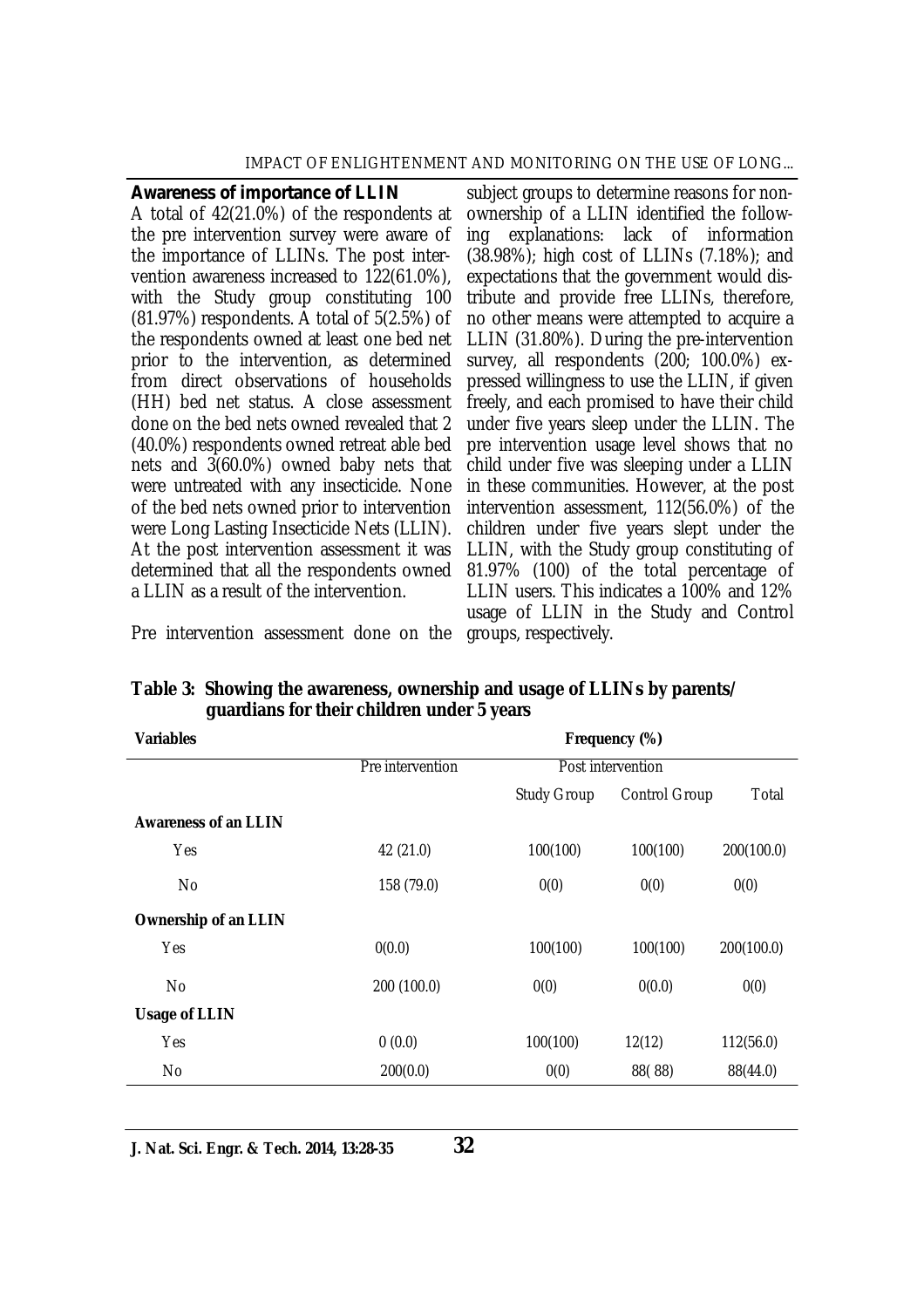Parents/guardians in the Study group admitted to the fact that the use of LLIN reduced the frequency of fever in their children and therefore registered willingness to purchase another net if the ones provided wears out. Focal Group Discussion held with participants in the Study group revealed that, apart from killing mosquitoes, the LLIN also kills other insects such as houseflies and cockroaches, which may cause other health problems to the children in the community.

# **DISCUSSION**

Long Lasting Insecticide Nets (LLIN) utilization for children under five years of age living in malaria endemic area is a recommended intervention for malaria control. Increasing the coverage of LLINs in itself is not adequate. Previous studies have indicated a low level of LLIN coverage and use in malaria endemic regions of the world (D'Alessandro *et al*., 1994). People within malaria endemic areas must be educated on the correct use of LLINs and be constantly monitored to encourage continuous usage if an impact on malaria morbidity are to be made.

This investigation of the impact of enlightenment and monitoring on malaria infection for children under five whose parents/ guardians were provided and assisted with LLIN hanging (Study group) versus those whose parents were merely given the nets (Control group) showed a drastic reduction in malaria infection and parasite density among the Study group; This conforms to a report that ITN use reduces malaria mortality by 20% in Africa (Noor *et. al*., 2009). The intensity of malaria infection was also monitored in both groups (Study and Control groups) and data showed a decrease in parasite density in pre intervention versus.

post intervention malaria positive subjects in the Study group. However, no significant decrease in parasite density was detected in the Control group pre and post intervention malaria positive subjects. These results further emphasize the importance of enlightenment and provision of hanging assistance to parents/guardians on the use of Long Lasting Insecticide Nets.

The pre intervention awareness of the importance of Long Lasting Insecticide Nets amongst the respondents was generally low, 21.0% despite the mass net campaign in Nigeria ( Onwujekwe *et al.,* 2007). However, the introduction of LLINs to the parents/ guardians of children under five years as well as enlightenment of the Study Group increased respondent awareness on LLINs from 21.0% to 61.0%. The low level of ownership and the high level of reliance on the government to provide LLINs is an indication of the level of poverty among the respondents who are mainly subsistence farmers. All respondents expressed willingness to use the net if given freely, which is similar to a study conducted (Idowu *et al.,* 2008 and DHS, 2009) which reported willingness of the respondents to own an ITN if made available by the government. This willingness to use LLINs did not translate to automatic use; data show that only 12% of the Control group respondents used the nets even when provided free. These results emphasize the fact that there is still a major gap between net possession and usage as also reported in an earlier study(Idowu *et al.,*2011*)*. The provision of hanging assistance to parents/ guardians of children under five and monitoring of use in this study are identified as important measures to bridge the gap between net possession and high (100% in this study) usage among parents/guardians of children under 5 years of age.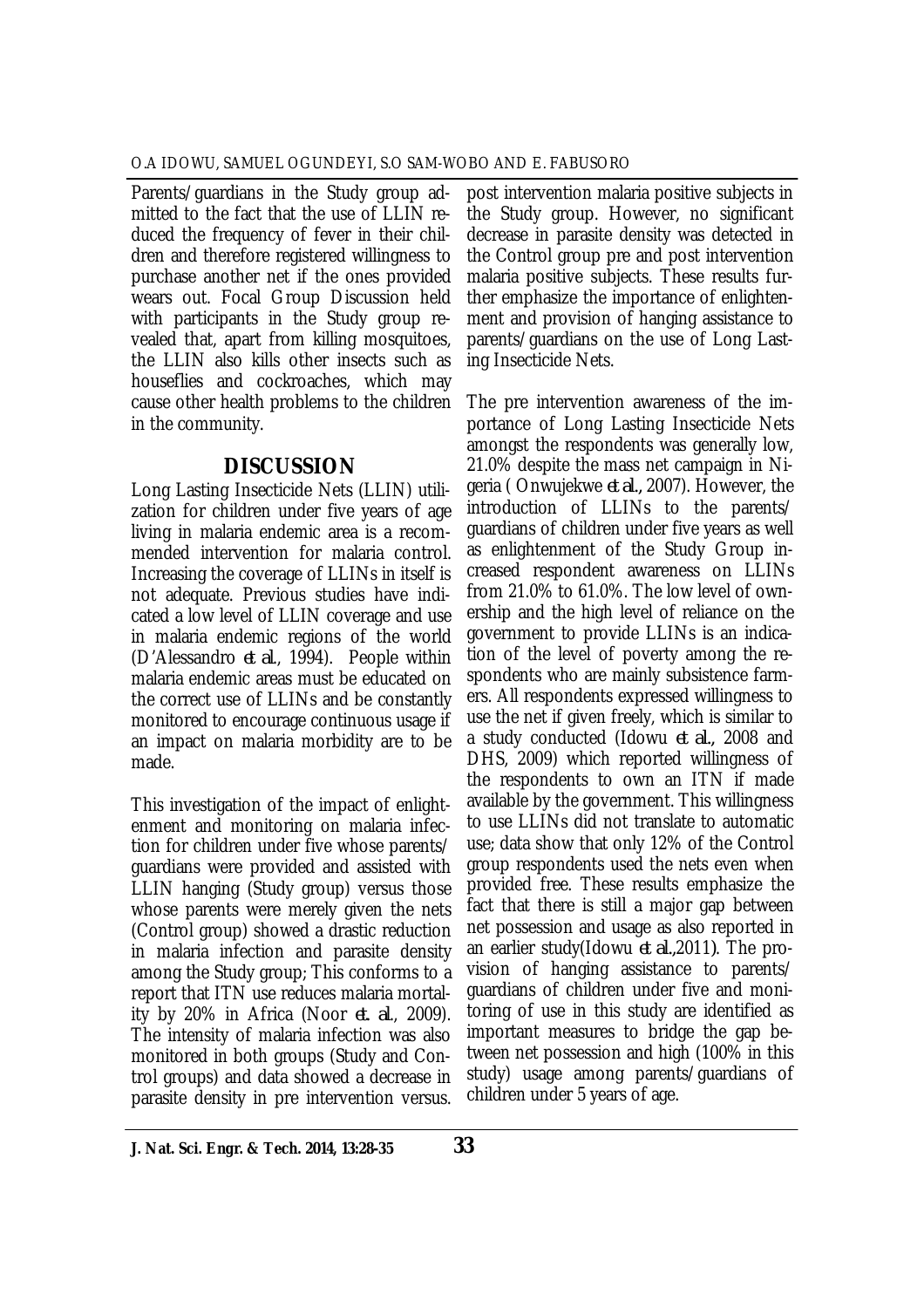These findings on the usage of LLINs show that none of the respondents were using a LLIN pre intervention. This is also similar to a study ( Idowu *et al.,* 2007) on knowledge, attitude and practices of pregnant women in Abeokuta, which reported that only 0.2% of the respondents were using an ITNs. The findings in the present investigation indicate that most people within the study area who are directly responsible for the well being of children under five years old are not aware of the importance of LLINs in malaria control, which has a great implication on disease morbidity(Osero *et. al.,*2005). However, this study reveals that the enlightenment and the subsequent personal experience of the respondents in the Study group has greatly improved their perception of LLINs and that enlightenment and continuous monitoring are an important intervention for malaria control. This efficacy in enlightenment and monitoring is also observed in the Study Group respondents' willingness to purchase another LLIN if the net given to them gets mutilated.

This study, therefore, recommends that enlightenment, assistance with hanging of LLIN and continuous monitoring should form an integral part of mass distribution of LLIN by government (FMoH, 2009) and donor agencies.

### **ACKNOWLEGEMENT**

The QBC ParaLens and QBC Malaria Test used for this study were provided by QBC Diagnostics, Port Matilda, Pennsylvania, U.S.A.

### **REFERENCES**

**Afari, E.A., Appawu, A., Dunyo, S., Baffoe-Wilmot, A., Nkrumah, F.K.** 1995; Malaria infection, morbidity and transmis-

sion in two ecological zones in Southern Ghana. *Africa Journal of Health* Science. **2**: 315 -318

**D'Alessandro, U., Aikins, M.K., Langerock, P. B., Greenwood, B.M** 1994. Nationwide survey of bed net use in rural Gambia. *Bulletin of World Health Organization* **72** (3): 391-394

**FMOH (Federal Ministry of Health), Nigeria**. Annual Report 2001.

**Federal Ministry of Health (FMoH) and National Malaria Control Programme**: Nigeria strategic plan 2009- 2013.

**Idowu, O. A., Mafiana, C., Luwoye, I., Adehanloye, O.** 2007. Perceptions and home management practices of malaria in some rural communities in Abeokuta, Nigeria. *Travel Medicine and Infectious Disease, Volume 6, Issue 4*, Pp 210-214.

**Idowu ,O.A., Mafiana, C., Sotiloye, D**  2008. Traditional birth home attendance and its Implications for malaria control during pregnancy in Nigeria. *Transactions of the Royal Society and Tropical Medicine and Hygiene* 102: 679-684.

**Idowu O.A, Sam-Wobo S.O, Oluwole A S, Adediran A.S** 2011. Awareness, possession and use of Insecticide Treated Nets (ITNs) for prevention of malaria in children under five in Abeokuta, *Journal of Paediatrics and Child Health* 47:117-121

**Jonathon L. S, Bruce A. L, Alexander Z, Sydney R**; 2002. How will the reduction of tariffs and taxes on insecticide treated bed nets affect household purchases?*Bulletin of the World Health Organization* 80 (11):892